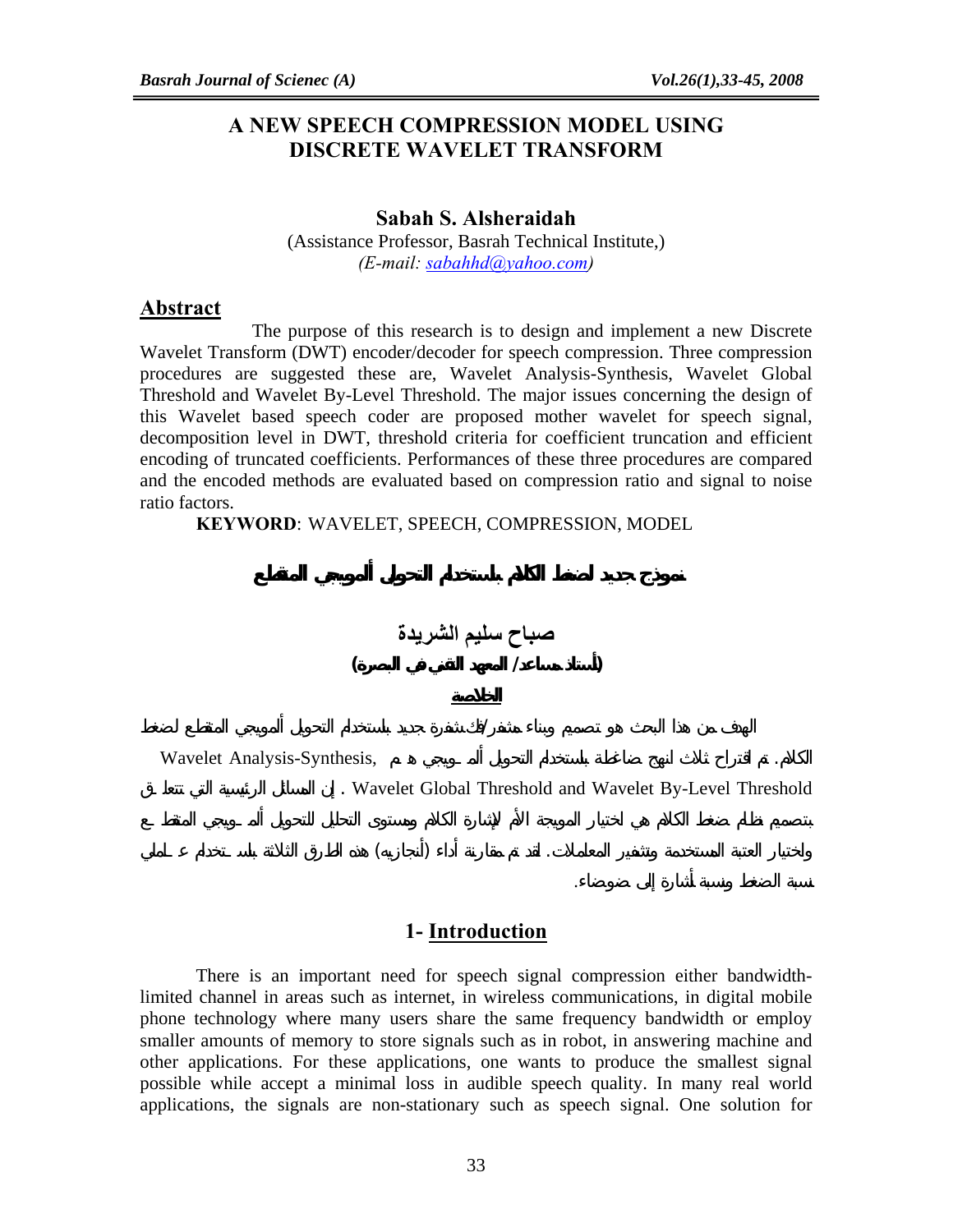processing non-stationary signals is the wavelet transform. The reason of wavelet transform has gained a lot of popularity in the field of signal processing, is due to its capability of providing both time and frequency information simultaneously, hence giving a time-frequency representation of the signal.

Recent works that were suggested to solve the problem of speech compression had used different methods with different efficiencies. In 2000, C. Etemoglu [1] introduced a general approach to sinusoidal modeling of speech, where in a closed-loop Analysis-by-Synthesis technique sequentially extracts the parameters for each sinusoidal component. In 2001, W. Pereira [2] presented a system to improve the speech quality of algorithms that employ Linear Predictive Coding (LPC). In 2001, M. Nafornita [3] presented a new speech compression algorithm using orthogonal transform the Discrete Wavelet Packets Transform (DWPT). In 2002, G. Sin [4] investigated two compression algorithms which are second order statistics method and third order statistics method. The basic process is involving compression using autoregressive model. In 2004, K. Berglund [5] presented a speech compression and tone detection in a real–time system using a compression technique Adaptive Differential Pulse Code Modulation (ADPCM) for speech compression and tone detection. In 2004, S. Vakil [6] suggested coding scheme which works in a perceptual auditory domain. The input high dimensional frames of a speech are transformed to power spectral domain, using Discrete Fourier Transformer (DFT).

In this paper the implementations of a compression**/**decompression model using new wavelet techniques is proposed in order to use it on-line in the Internet applications or in the wireless communication. To achieve this result, three compression algorithms are suggested. These algorithms are wavelet analysis–synthesis method, wavelet global threshold method and wavelet by–level threshold method. The performances of the above three compression algorithms are comparing using compression ratio and signal-to-noise ratio factors.

## **2. Discrete Wavelet Transform (DWT)**

The DWT which is based on sub-band coding is a special case of the WT that provides a compact representation of a signal in time and frequency that can be computed efficiently. It is easy to implement and reduces the computation time and resources required. The DWT is computed by successive high pass and low pass filtering of the discrete time-domain signal and is defined by the following equations [7]:

$$
cD = \sum_{n} x[n] H[2k - n]
$$
\n
$$
cA = \sum_{n} x[n] G[2k - n]
$$
\n
$$
\dots (1)
$$
\n
$$
(2)
$$

Where  $x(n)$  is the input signal, cD and cA are the outputs of the high pass  $(H)$  and low pass (*G*) filters, respectively after sub sampling by 2, this is called the Mallat algorithm or Mallat-tree decomposition. Figure (1) explains this operation. The low pass filter is denoted by  $G_0$  while the high pass filters is denoted by  $H_0$ . The high pass filter produces detail information; *cD* (*n*), while the low pass filter associated with scaling function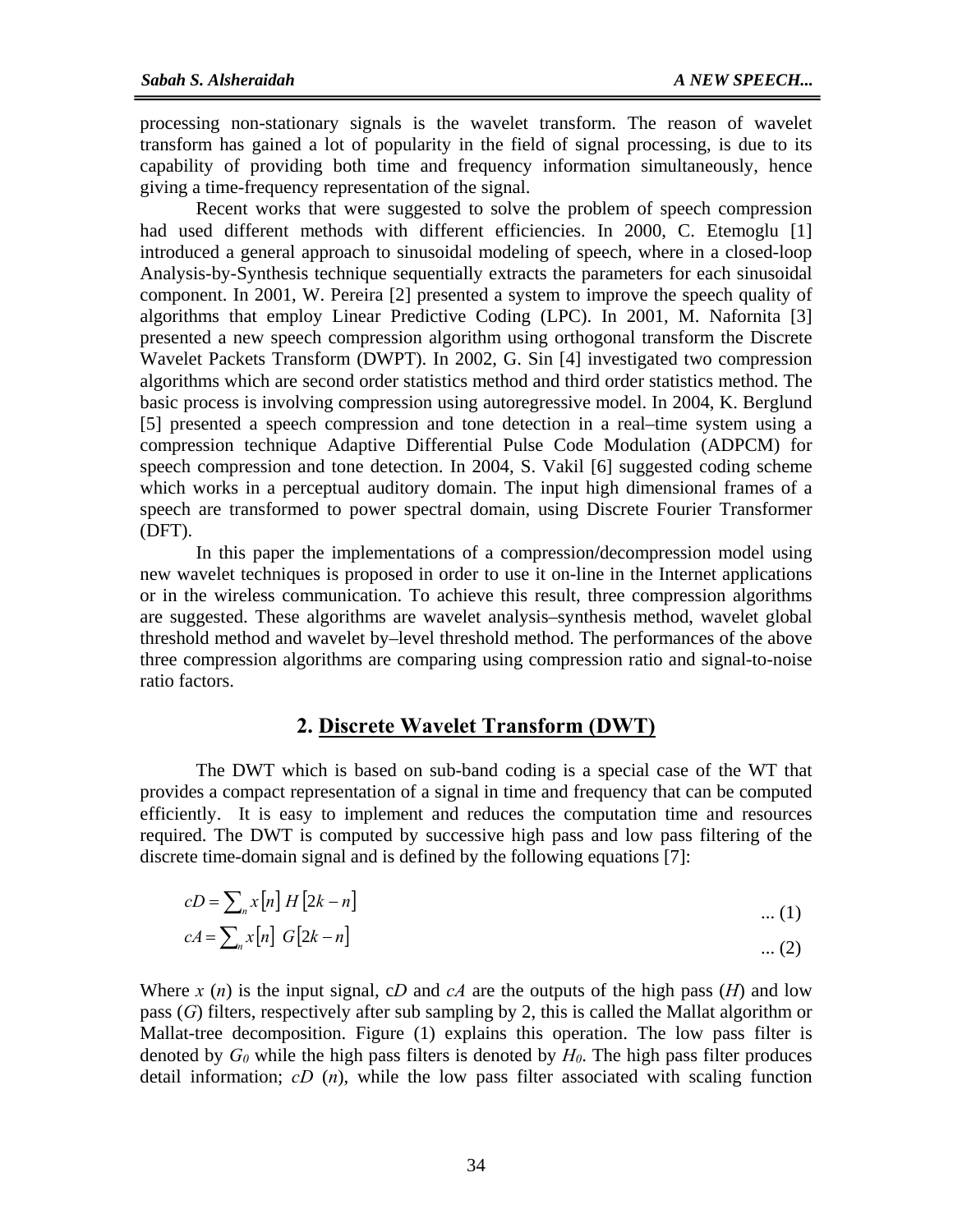produces approximations, *cA* (*n*). The approximations are the high-scale, low-frequency components of the signal. The details are the low-scale, high-frequency components.



Figure (1): One-stage filtering operation of DWT.

The decomposition or analyze process can be iterated, with successive approximations being decomposed in turn, so that one signal is broken down into many lower resolution components. This is called the wavelet decomposition tree as shown in Figure (2).



Figure (2): Three levels decomposition of sample signal S.

The original signal can be reconstructed or synthesized using the inverse discrete wavelet transform (IDWT). The synthesis starts with the approximation and detail coefficients *cAj* and *cDj*, and then reconstructs *cAj*-1 by up sampling and filtering with low pass and high pass reconstruction (synthesis) filters and then added. This process is continued through the same number of levels as in the decomposition process to obtain of the original signal. The Mallat algorithm works equally well if the analysis filters,  $G_0$  and *H*0, are exchanged with the synthesis filters. The reconstruction filters (*Lo\_R* and *Hi\_R*) together with the low and high pass reconstruction filters, forms a system known as quadrate mirror filters (QMF). For a multilevel analysis, the reconstruction process can itself be iterated producing successive approximations at finer resolutions and finally synthesizing the original signal as shown in Figure (3).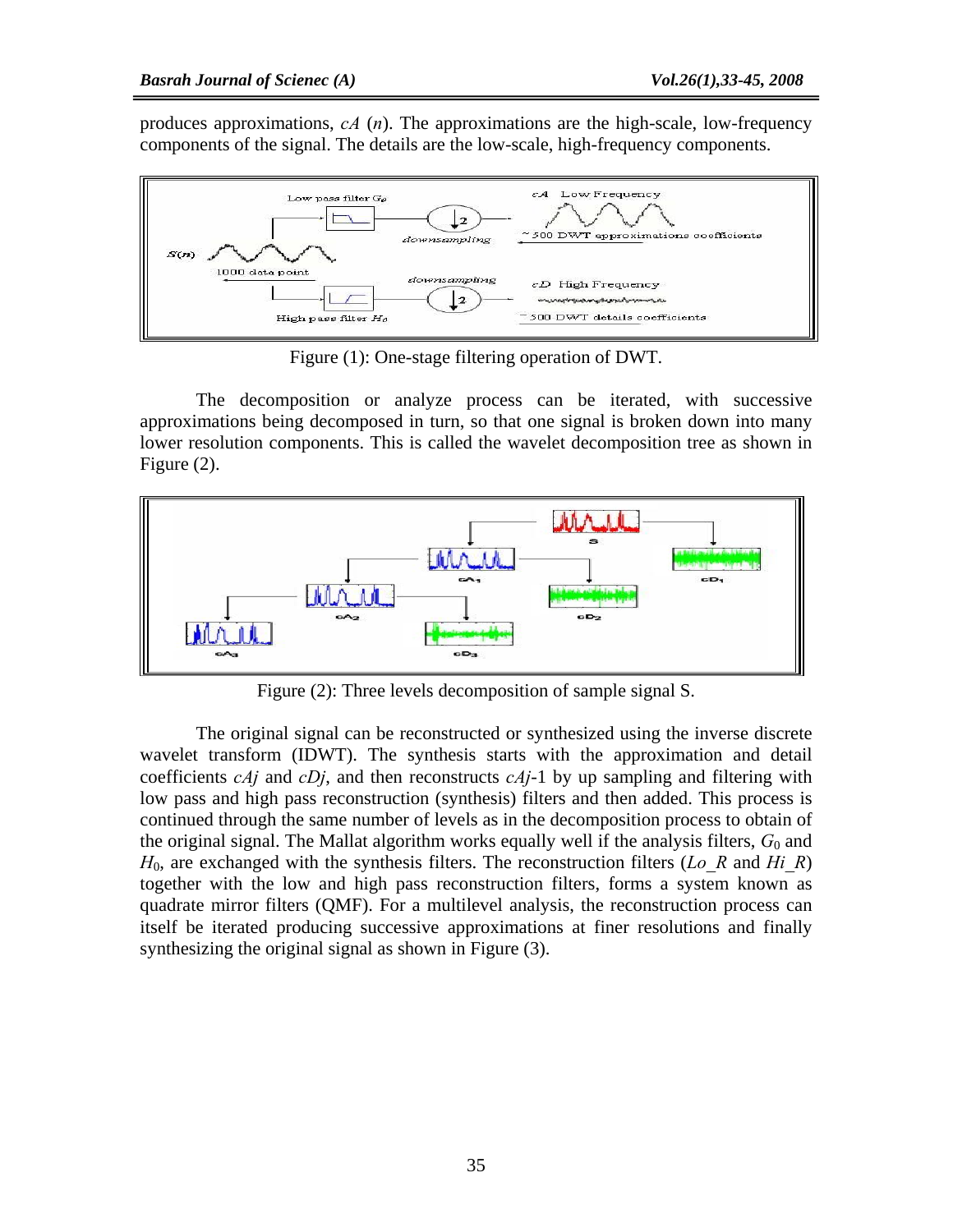

Figure (3): Two levels reconstruction of sample signal S.

There are a number of basis functions that can be used as the mother wavelet for wavelet transformation. Since the mother wavelet produces all wavelet functions used in the transformation through translation and scaling, it determines the characteristics of the resulting wavelet transform. Figure (4) shows some of the commonly used wavelet functions.



Figure (4): Wavelet families (a) Haar (b) Daubechies4 (c) Coiflet1 (d) Symlet3 (e) Meyer (f) Morlet (g) Mexican Hat.

# **3. Speech Compression Model**

The general model for speech compression is presented in Figure (5), which consists of preprocessing, coder represented by compression program, storage device and decoder represented by decompression program. The coder and decoder work in similar manner but in inverse way.

| Input                          | Preprocessing | Encoder        |  |
|--------------------------------|---------------|----------------|--|
| Speech<br>Signal               |               |                |  |
| Reconstructed<br>Speech Signal | Decoder       | Storage device |  |

Figure (5): Speech compression model.

The speech preprocessing includes many operations; they are sampling,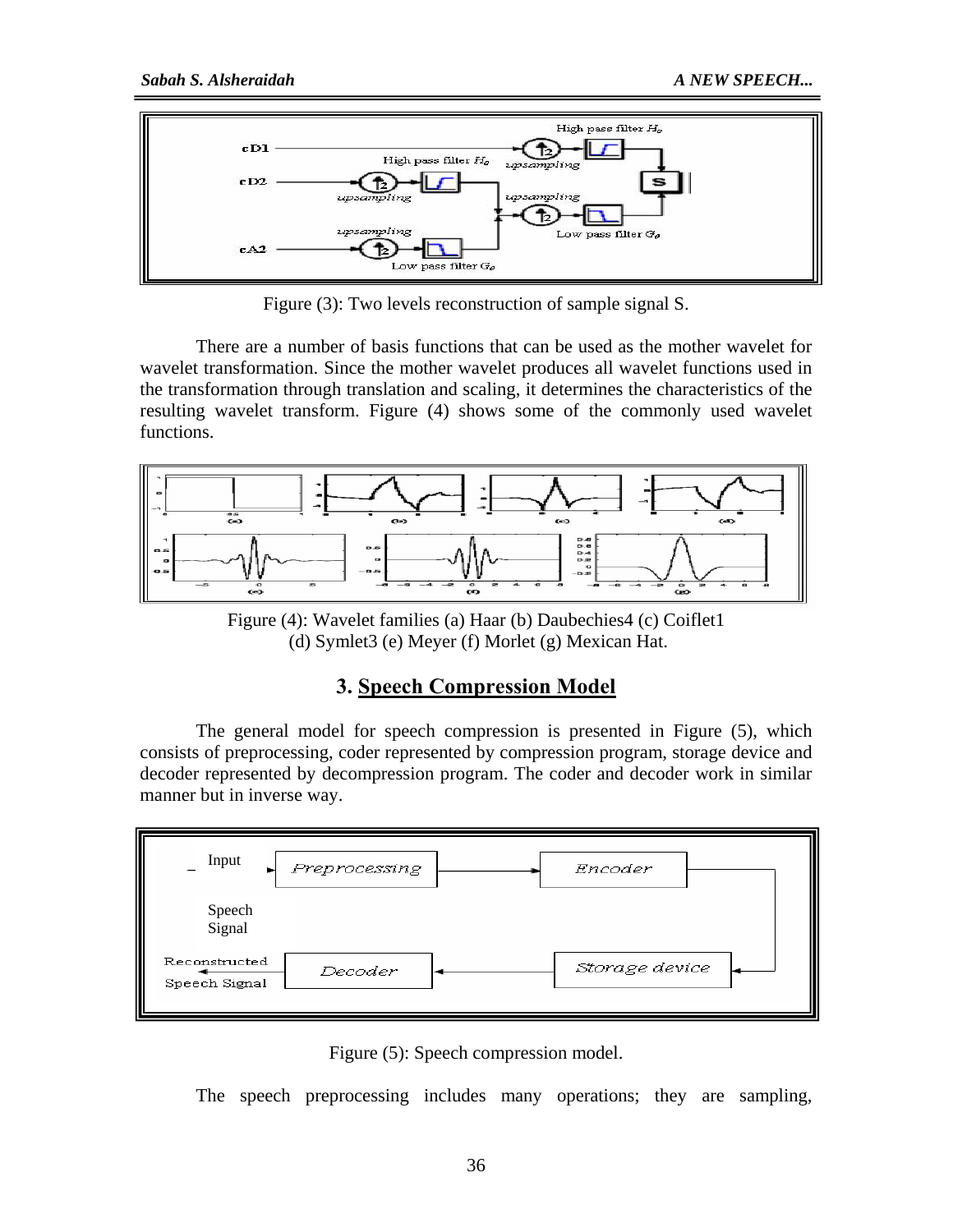quantization, filtration and normalization.

### • **Sampling and Quantization**

Since the speech file is import to handle by Matlab, the sampling and quantization stage does not need to be implemented; that is, the sampled and quantized speech signals are directly read from files. Where speech signal is processed in PCM (Pulse Code Modulation) format, and it sampled at 8000 Hz and quantized at 8 bit.

### • **Filtration**

The speech signal may contain noise because it is recorded in different situations, so to increase the performance of the compression system, the noise must be reduced as possible. Infinite Impulse Response (IIR) band pass digital filter is used to perform this task. The general form of the digital system function is [8]:

$$
H(z) = \frac{Y(z)}{X(z)} = \frac{\sum_{r=0}^{M} b_r z^{-r}}{1 + \sum_{j=1}^{N} a_j z^{-j}} \qquad \qquad \dots (3)
$$

Where,

*H*(z): the system function of the digital filter,

*X*(z) and *Y*(z): the Z-transform of the input and output signals respectively, and *r, j, M, N*: are

integers with  $(M \leq N)$ ; *N* is the order of the filter, and

*a, b*: the coefficients of filter.

From equation (3), a band pass IIR digital filter of six orders is used to reduce the noise which is distributed in speech signal. A band pass between 100 and 4000 Hz is chosen [7]. From Matlab the parameter  $b_r$  and  $a_i$  are founded by using Butterworth function. These parameters are as follow:

 $b_0 = 0.8545$ ;  $b_1 = 0.0000$ ;  $b_2 = -2.5635$ ;  $b_3 = 0.0000$ ;  $b_4 = 2.5635$ ;  $b_5 = 0.0000$ ;  $b_6 = -0.8545$ .  $a_0 = 1.0000; \quad a_1 = 5.5511; \quad a_2 = -2.6862; \quad a_3 = -1.1102; \quad a_4 = 2.4197; \quad a_5 = 6.6613; \quad a_6 = -0.7301.$ The filter order is chosen equal to six because many different order values  $(3 -12)$  are taken and are tested. Then it is found that order six is the best one.

### **. Normalization**

Normalization is a process of scaling the numbers in a data set to improve the accuracy of the subsequent numeric computations. A way to normalize signal is to center it at zero mean (average) and scale it to unit standard deviation according to the following equation [9]:

$$
Y = \frac{\sum_{i=1}^{n} x_i - a}{s} \qquad \qquad \dots (4)
$$

Where,

*Y*: is the output signal,

 $x_i$ : is the input signal,

*a*: is average of signal,

*n*: is the number of elements in the signal, and

*s*: unit standard deviation defines by the following equation.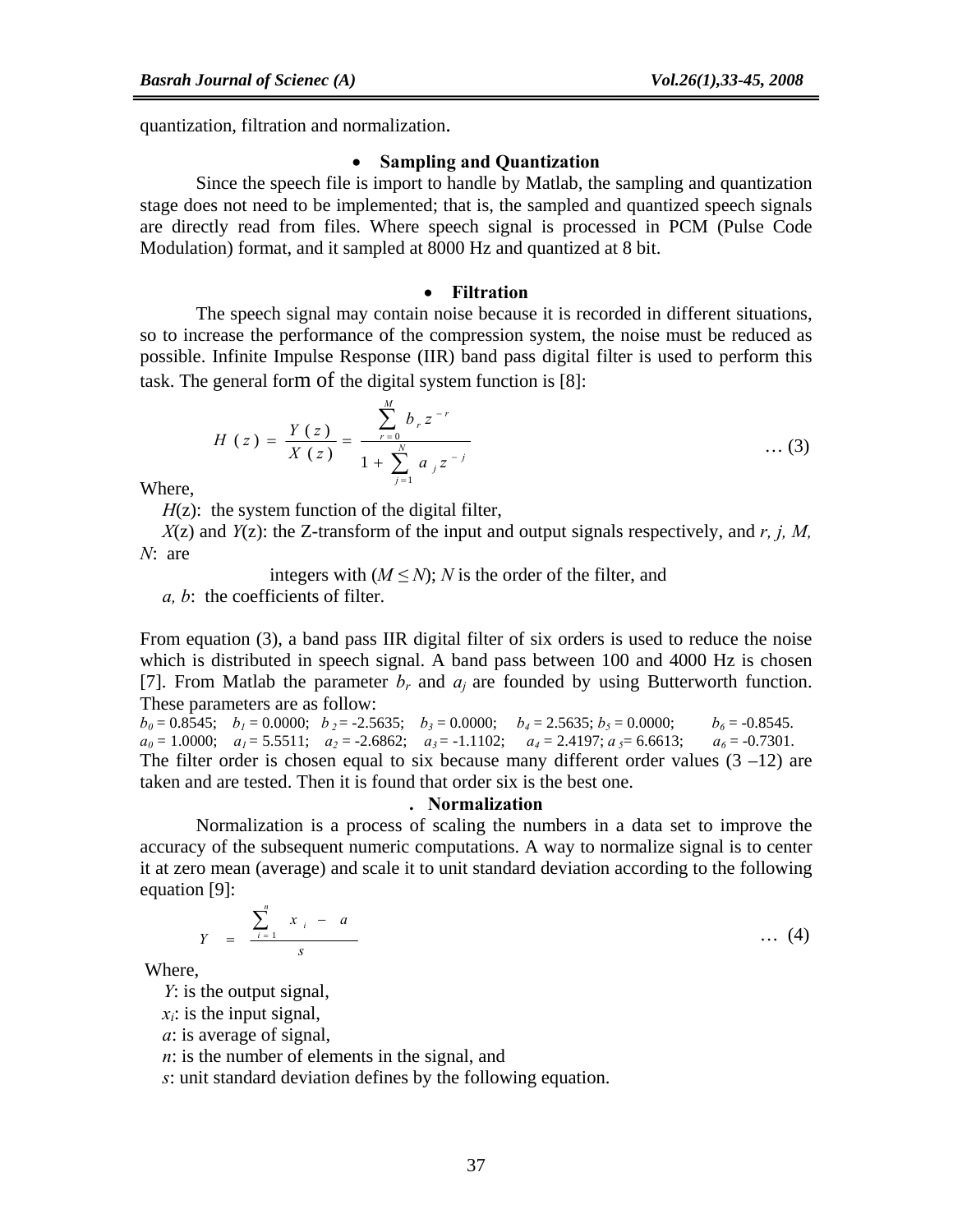$$
s = \left(\frac{1}{n}\sum_{i=1}^{n} (x_i - x')^2\right)^{\frac{1}{2}} \qquad \qquad \dots \text{ (5)}
$$

Where,  $x' = \frac{1}{n} \sum_{i=1}^{n}$  $x' = \frac{1}{n} \sum_{i=1}^{n} x_i$  ... (6)

The importance of normalization step is appear from the necessary of put the speech signal wanted to be compress in the same level of intensities, since the incoming speech signal usually have different intensities due the speaker loudness or speaker distance from microphone.

## **4. Implementation of DWT**

 Speech compression with wavelet–based techniques is a relatively new field, and stills many suggestions to speech coder schemes are presented in the related press. The maximization of the compression ratio can be done, if a good selection of the parameters of that used in DWT. The parameters must be selected when the DWT is computed, taking into account the fact that the signal to be processed is a speech signal. These parameters are:

### **a) Selecting the best mother wavelet:**

Because of the variant and numerousness of mother wavelets, for that the choice of the mother-wavelet function used in designing high quality speech coders is of the prime importance. The compression ratio and SNR are different for same speech signal when using different mother wavelet. Several different criteria can be used in selecting a mother-wavelet function. Several experiments are performed with various speech files, with many wavelets are given below and the result are listed in the Table (1). From Table (1) it is found that, the db15 gives better result than other wavelets.

| Wavelet name | <b>SNR</b> | Compression ratio<br>% |
|--------------|------------|------------------------|
| Haar         | 18.4354    | 73.3160                |
| Symlet       | 26.1318    | 72.8299                |
| Coiflet      | 26.6507    | 72.6215                |
| db3          | 29.8455    | 73.1076                |
| Biorthogonal | 30.2505    | 72.9861                |
| db15         | 33.5673    | 72.9514                |

Table (1): DWT analyzes using different mother wavelets.

# **b) Numbers of wavelet analysis-decomposition levels**

Signal compression is based on the concept that selecting a small number of approximation coefficients (at a suitably chosen level) and some of the detail coefficients can accurately represent regular signal components. Choosing a decomposition level for the DWT usually depends on the type of signal being analyzed. Numbers of wavelet decomposition levels play important role in determine the compression ratio. From many testing, it's found that the compression of speech signals decomposition up to level 3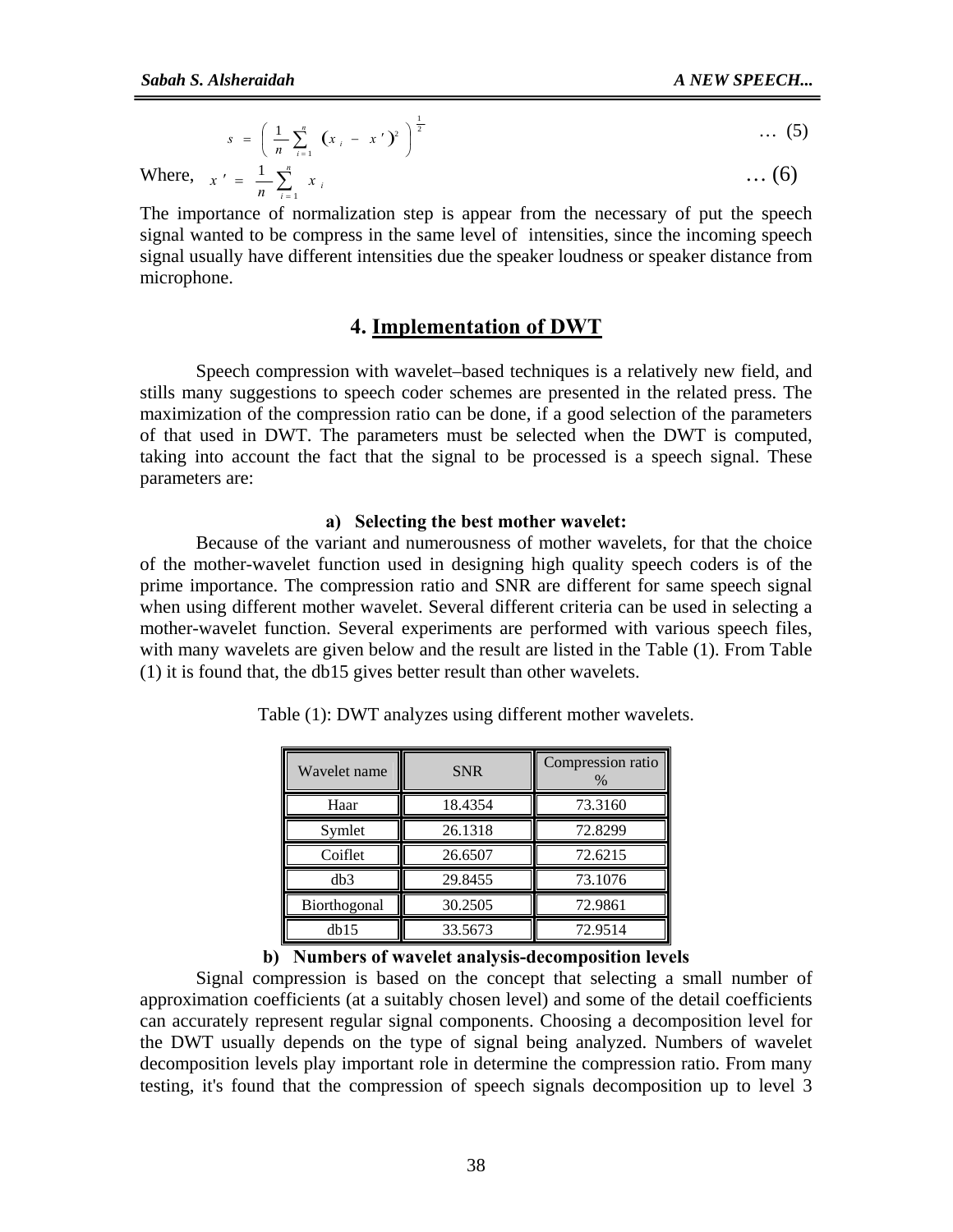gives good result, with no further advantage gained in compression ratio beyond level 3 as shown in Table (2).

| Decomposition level | <b>SNR</b> | Compression<br>ratio % |  |
|---------------------|------------|------------------------|--|
|                     | 53.8604    | 19.3142                |  |
|                     | 41.0017    | 51.5885                |  |
|                     | 33.5673    | 72.9514                |  |
|                     | 23.6961    | 85.4253                |  |
|                     | 11.6062    | 91.8056                |  |
|                     | 5.1847     | 95.0347                |  |

Table (2): DWT analyzes using decomposition levels.

### **c) Choose Threshold**

Threshold is the main method to make a resulting of wavelet coefficients most suitable for compression and wavelet transform are threshold such that the error due to threshold is inaudible to our ears. There are two kinds of threshold that are hard threshold and soft threshold. Equations 8 and 9 present hard and soft threshold signals.

| • Hard Threshold $T_H(x_i) = \begin{cases} 0 &  x_i  \leq T \\ x_i &  x_i  > T \end{cases}$ |                                                                                                   |  | $\dots (7)$ |
|---------------------------------------------------------------------------------------------|---------------------------------------------------------------------------------------------------|--|-------------|
| • Soft Threshold                                                                            | $T_S(x_i) = \begin{cases} 0 &  x_i  \leq T \\ \text{sgn}(x_i)( x_i  - T) &  x_i  > T \end{cases}$ |  | $\dots (8)$ |

The results of many experiments are performed on methods of speech compression using wavelet are declared that the hard threshold gives better SNR values than soft threshold and the compression ratio values are the same for both threshold as shown in Table (3).

Table (3): DWT analyzes using soft and hard thresholds.

| File Name | Threshold | <b>SNR</b> | Compression<br>ratio % |
|-----------|-----------|------------|------------------------|
| Male 1    | hard      | 33.5673    | 72.9514                |
|           | soft      | 24.2243    | 72.9514                |
| Male 2    | hard      | 25.1368    | 73.4174                |
|           | soft      | 16.2232    | 73.4174                |
| Female 1  | hard      | 24.1717    | 72.8798                |
|           | Soft      | 12.4175    | 72.8798                |
| Female 2  | hard      | 24.726     | 73.5657                |
|           | Soft      | 14.2167    | 73.5657                |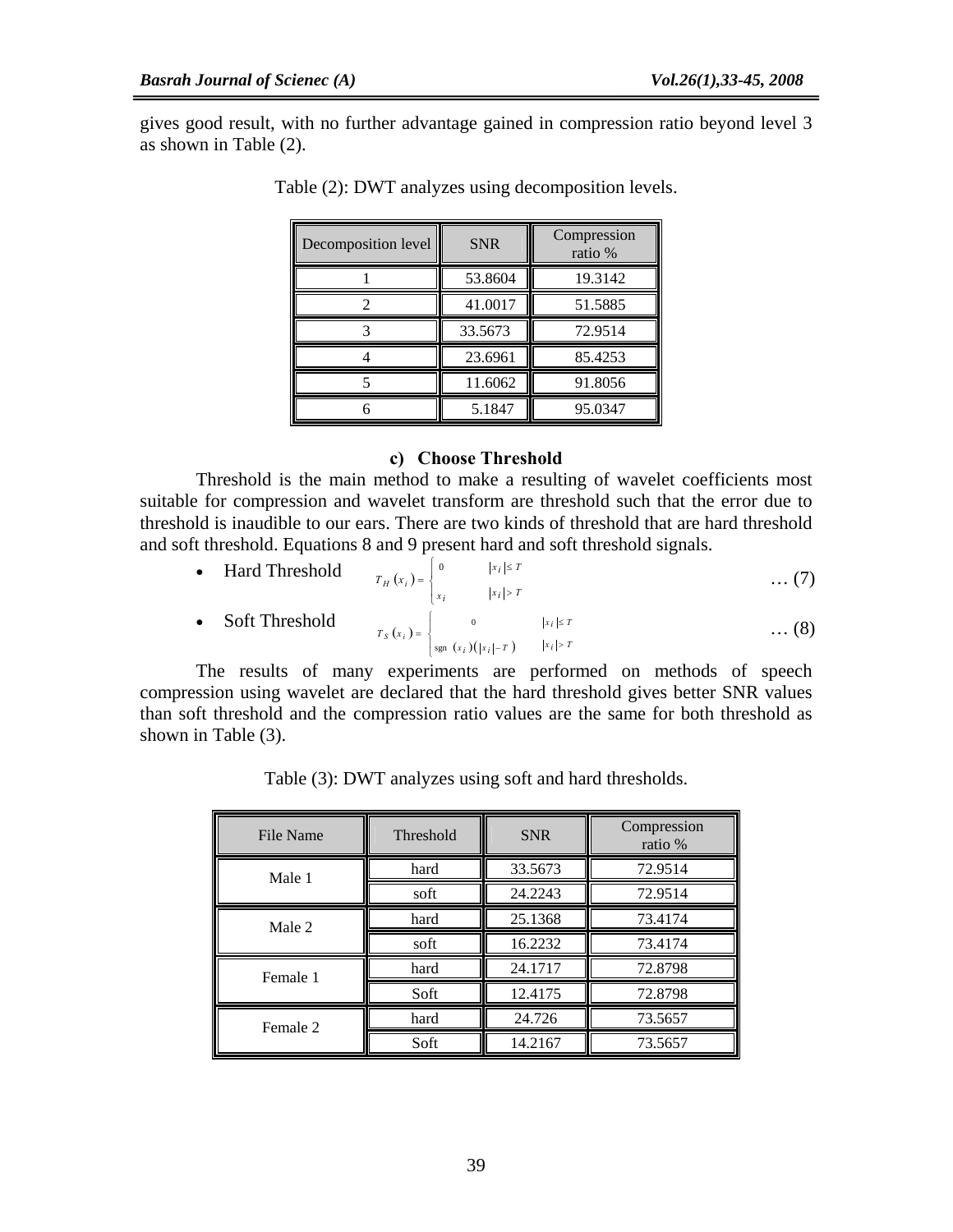### **d) Truncation of Coefficients**

After calculating the wavelet transform of the speech signal, compression involves truncating wavelet coefficients below a threshold. An experiment behavior on a male spoken sentence shows that most of the coefficients have small magnitudes. More than 90% of the wavelet coefficients have less than 5% of the maximum value. This means that most of the speech energy is in the high-valued coefficients, which are few. Thus the small valued coefficients can be truncated or zeroed and then be used to reconstruct the signal.

### **e) Coding Coefficients**

Signal compression is achieved by first truncating small-valued coefficients and then efficiently encoding them. Coding approach to compression is to encode consecutive zero valued coefficients, with two bytes. One byte to indicate a sequence of zeros in the wavelet transforms vector and the second byte representing the number of consecutive zeros. For further data compaction a suitable bit encoding format, can be used to quantize and transmit the data at low bit rates.

 The whole implementation software system of the wavelet technique is shown in Figure (6).



Figure (6): Flowchart of the wavelet based speech coder.

## **5. Wavelet Analysis–Synthesis Method**

The frequencies that are most prominent in the original signal will appear as high amplitudes (low frequency) in that region of the DWT signal (approximation coefficient) which includes those particular frequencies. The frequency bands that are not very prominent in the original signal will have very low amplitudes (high frequency) and that part of the DWT signal (detail coefficient) can be discarded without any major loss of information, allowing data compression. This idea is used in the wavelet analysissynthesis method for compression of speech signals. After the speech signal, has been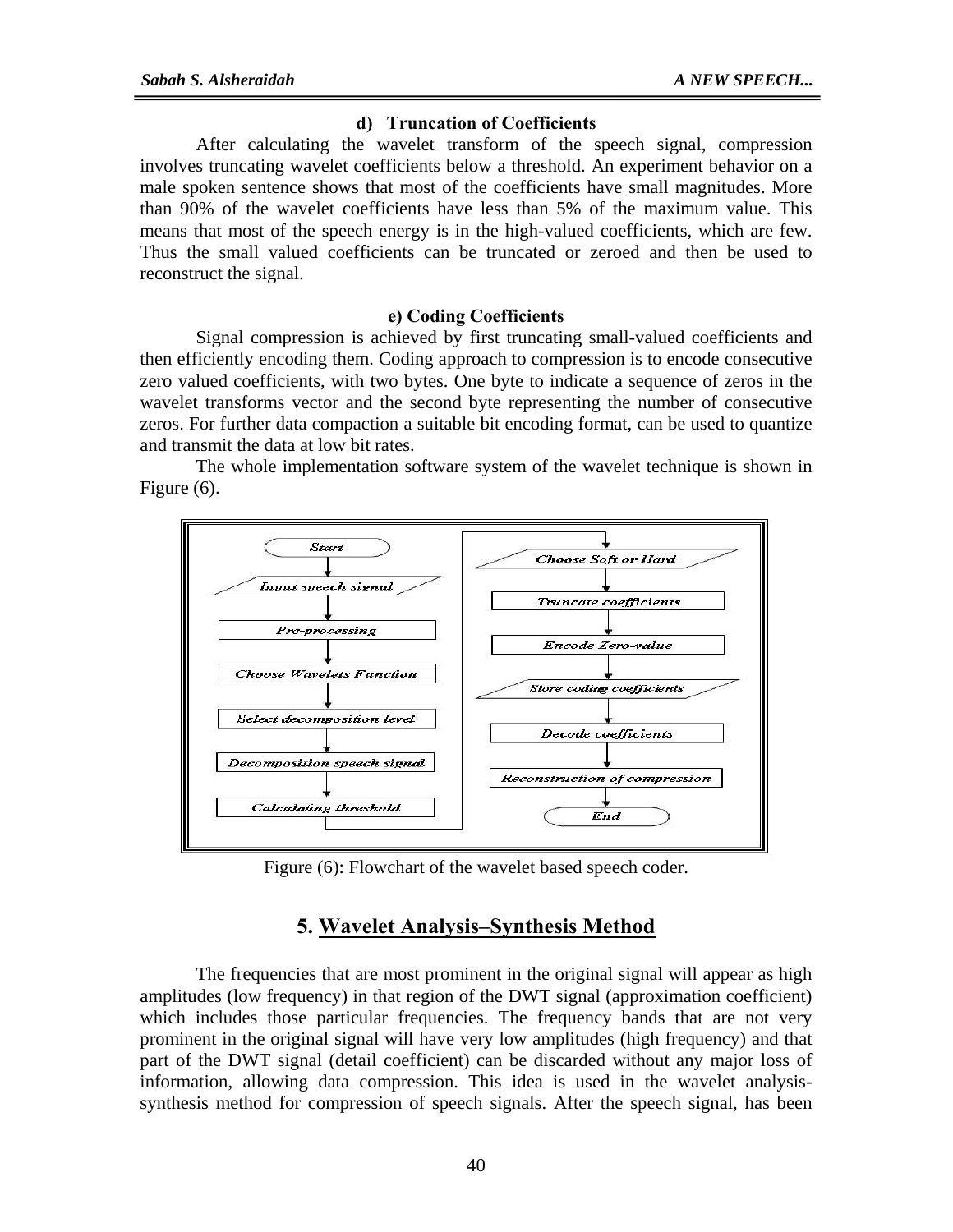filtered and normalized from the filtration and normalization stage, this speech signal will be sent to the DWT to process it with this compression scheme.

 The results of computing wavelet analysis-synthesis methods on 10 speech signals are presented in Table (4). The quality of reconstructed speech signal is very good and similar to the original speech signal. It is clearly seen that about half of signal is used and is lead to value of compression ratio being nearly 50 %.

|        | Original file size in File size after compression | SNR (db) | Compression |
|--------|---------------------------------------------------|----------|-------------|
| byte   | in byte                                           |          | ratio %     |
| 11943  | 5986                                              | 29.7456  | 49.8786     |
| 50408  | 25218                                             | 27.5760  | 49.9722     |
| 130560 | 65294                                             | 29.7119  | 49.9893     |
| 172800 | 86414                                             | 19.2904  | 49.9919     |
| 185620 | 92824                                             | 28.1298  | 49.9925     |
| 253440 | 126734                                            | 29.6023  | 49.9945     |
| 272661 | 136345                                            | 26.4564  | 49.9947     |
| 434787 | 217408                                            | 26.2727  | 49.9967     |
| 3708   | 1868                                              | 29.4526  | 49.6224     |
| 4114   | 2071                                              | 28.4927  | 49.6597     |

Table (4): The results are of the wavelet analysis-synthesis method.

Figure (7) shows the waveforms of original signal and the reconstructed speech signal using wavelet analysis–synthesis method.



Figure (7): The original and reconstructed signals using wavelet analysis–synthesis method.

## **6. Wavelet Global Threshold Method**

 The aim of Global Threshold is to retain the largest absolute value coefficients, not considering of the numbers of the wavelet decomposition levels. Global thresholds are calculated by computing the largest value of detail coefficient at level one and then multiplied by *a* as shown in the next equation.

$$
Thr_{glb} = a^* max (cDI) \qquad \qquad \dots (9)
$$

Where,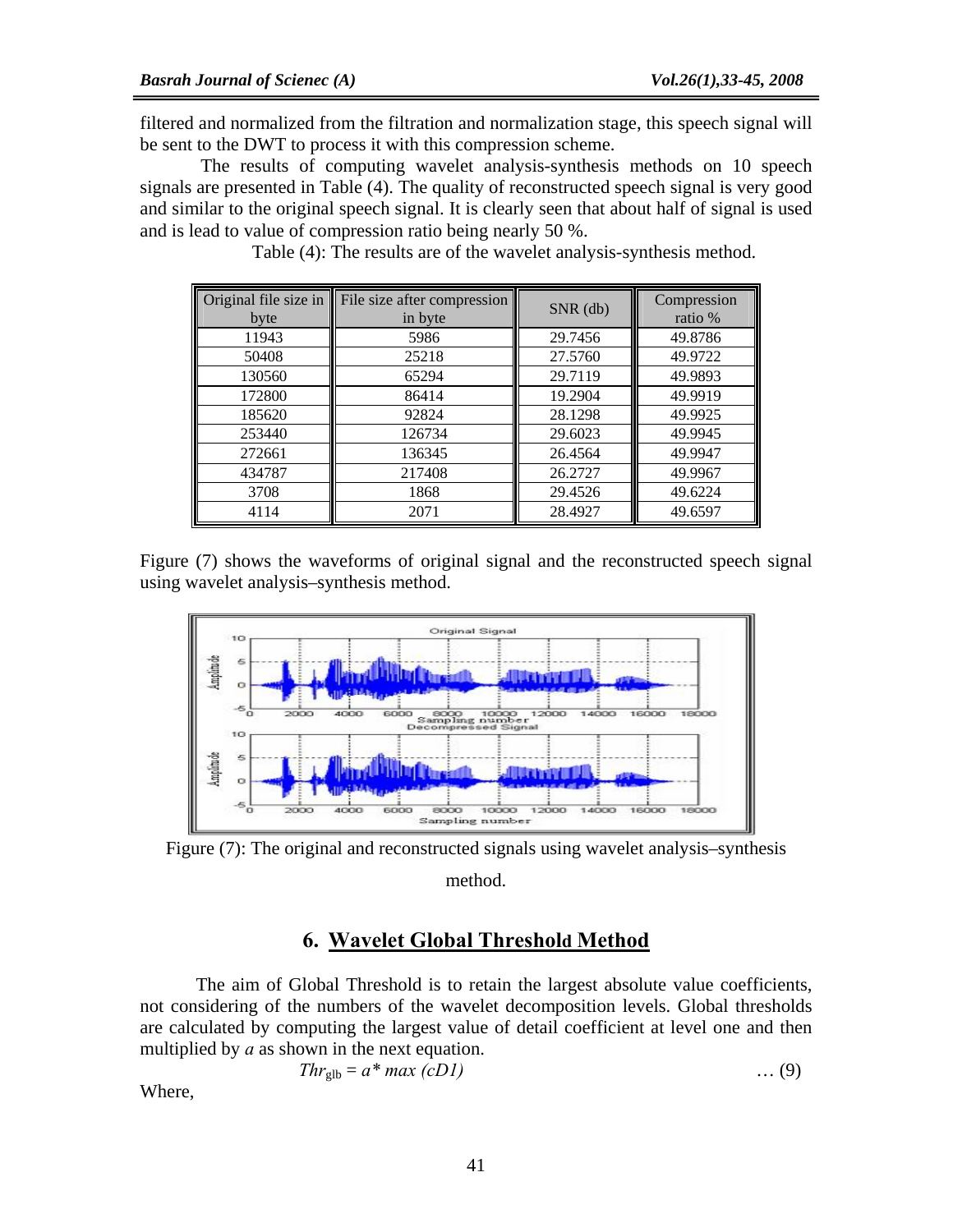$Thr_{\text{glb}}$ : is the threshold value using global threshold methods, *a*: is a compression factor and its value is  $1 < a < 2$ , and  *cD1*: is the detail vector at level 1.

After calculating the threshold *Thr,* the approximation coefficient keeps without any change and the threshold is applied to detail coefficient and use the same *Thr* for each level (i.e. there is one threshold value). If a certain detail coefficient lies below this threshold *Thr*, it is set to zero, if not; it is left by using hard threshold.

Another type is soft threshold, which, like all the previous ones, by setting all the elements below *Thr* to zero, but make all the others equal to  $sign(x)*x$ -*Thr*. The resulting coefficient vector after applying a threshold method with the threshold *Thr* contains many sequence of zeros value. After zeroing wavelet coefficients with negligible values based on calculating threshold values, the transform vector needs to be compressed. In this implementation consecutive, zero valued coefficients are encoded with two bytes. One byte is used to specify a starting siring of zeros and the second byte continue the number of successive zeros. Due to the scarcity of the wavelet representation of the speech signal, this encoding method leads to higher compression ratios than storing the non-zero coefficients along with their respective positions in the wavelet transform vector. This encoding scheme is the primary means of achieving signal compression.

In the global threshold method, the result of compressing speech signal is also good, while the reconstructed speech signal is very well and the value of SNR is high. The main problem is that the compression ratio is not stable (not fixed), where its value differ form speech signal to another as shown in Table (5). Figure (8) shows the original and reconstructed speech signals for this method.

| Original file size<br>in byte | File size after compression<br>in byte | $SNR$ (db) | Compression<br>ratio % |
|-------------------------------|----------------------------------------|------------|------------------------|
| 11943                         | 3672                                   | 25.5015    | 69.2540                |
| 50408                         | 16472                                  | 29.2905    | 67.3226                |
| 130560                        | 54890                                  | 30.5903    | 57.9580                |
| 172800                        | 56492                                  | 26.1017    | 67.3079                |
| 185620                        | 57108                                  | 28.6374    | 69.2339                |
| 253440                        | 135179                                 | 37.3742    | 46.6623                |
| 272661                        | 103481                                 | 30.1032    | 62.0477                |
| 434787                        | 168771                                 | 30.2826    | 61.1831                |
| 3708                          | 1030                                   | 24.7812    | 72.2222                |
| 4114                          | 1330                                   | 23.9165    | 67.6714                |

Table (5): The results are of the wavelet global threshold method.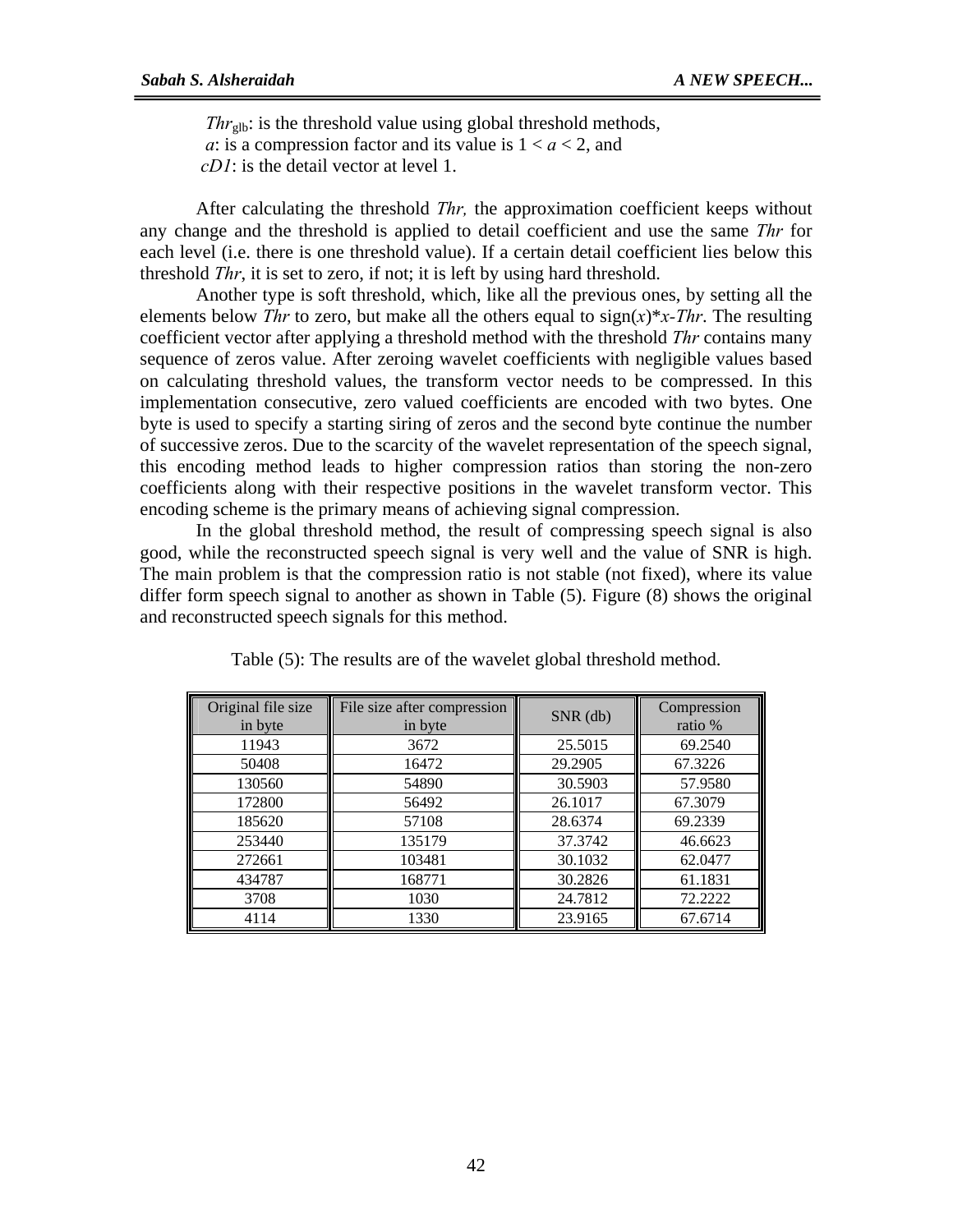

Figure (8): The original and reconstructed speech signals using wavelet global threshold

## method.

## **7**. **Wavelet By-Level Threshold Method**

 The by-level threshold technique is applied after the coefficients vector is obtained. Level dependent thresholds are calculated using the Birge-Massart strategy [7]. The approximation coefficients are kept at the level of decomposition *J* and computed the number of detail coefficients at level *i*. Starting from *i* to *J* according to the following formula:

$$
n_j = \frac{M}{(J + 2 - j)^a}
$$
 ... (10)

*where,* 

 $n_i$ : is the er of largest detail coefficients are kept at level *j*,

 *J*: number of the decomposition levels,

 *j:* is the index of decomposition level, and

*a*: is a compression parameter and its value is  $1 < a < 2$ .

The value of *M* denotes how scarcely distributed the wavelet coefficients are in the transform vector. If  $L$  denotes the length of the coarsest approximation coefficients then *M* takes as shown below, depending on the signal being analyzed. Three different choices for *M* are proposed:

Scarce high:  $M = L$ , Scarce medium:  $M = 1.5 * L$ , Scarce low:  $M = 2 * L$ . And the threshold value is given by the following formula.

*Thr* <sub>bl</sub> = max 
$$
(cD_j)^* \frac{\log (n_j)}{\sqrt{n_j}}
$$
 ... (11)

Where,

*Thr<sub>lvl</sub>*: is the threshold value using By-level methods, *cDJ*: is the detail coefficient at level *j*, and  $n_j$ : is the number of detail coefficients to be kept at level *j*.

Thus this approach will, select the highest absolute valued coefficients at each level. The results of three different threshold values are found, one for each decomposition level. Then the threshold is applied on the detail coefficients using either hard threshold or soft threshold. Now the modify detail coefficient contains successive zeros. In order to compress the coefficient, the consecutive zero valued coefficients are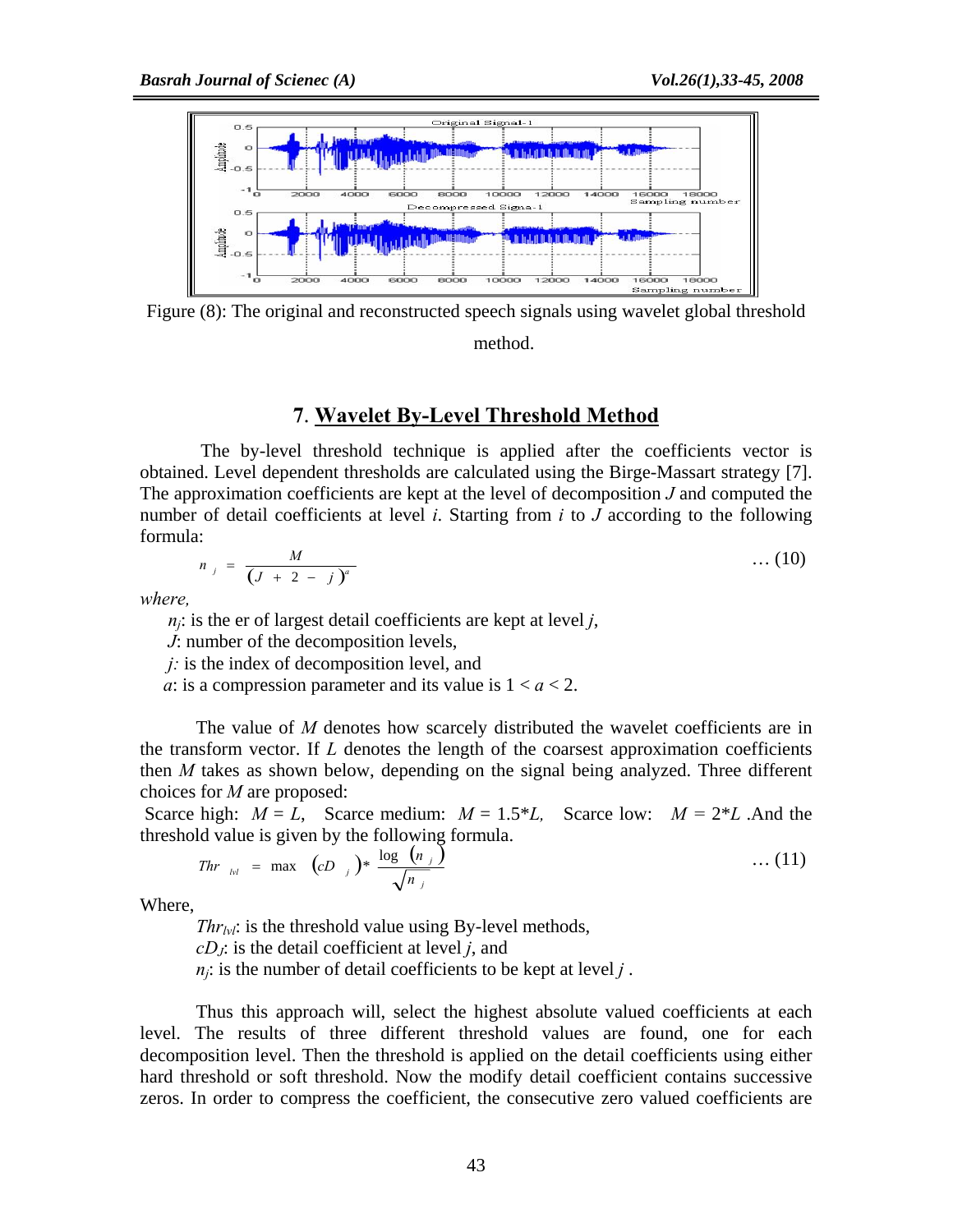encoded with two bytes as explained before. This method provide higher compression ratio with conservatism of reconstructed speech quality further that the SNR is good as shown in Table(6). The waveform results are shown in Figure (9).

| Original file size<br>in byte | File size after compression<br>in byte | SNR (db) | Compression<br>ratio % |
|-------------------------------|----------------------------------------|----------|------------------------|
| 11943                         | 3465                                   | 21.4364  | 70.9872                |
| 50408                         | 13325                                  | 24.7260  | 73.5657                |
| 130560                        | 34689                                  | 24.7606  | 73.4306                |
| 172800                        | 44568                                  | 21.3841  | 74.2083                |
| 185620                        | 49378                                  | 23.7961  | 73.3983                |
| 253440                        | 67041                                  | 28.6548  | 73.5476                |
| 272661                        | 72119                                  | 24.0770  | 73.5499                |
| 434787                        | 114410                                 | 24.1135  | 73.6860                |
| 3708                          | 1128                                   | 22.1048  | 69.5793                |
| 4114                          | 1255                                   | 20.9063  | 69.4944                |

Table (6): The results are of the wavelet by-level threshold method.



Figure (9): The original and reconstructed speech signals using wavelet

by-level threshold method.

## **8. Conclusions**

 After implementing and testing the proposed speech compression methods the following points can be concluded from the results:

- Wavelet by-level threshold presents large compression ration with saving of sound quality where SNR value obtained is also large. There is a trade off between compression ratio and signal quality.
- The threshold technique, which is used with wavelet global threshold and wavelet bylevel threshold methods, serves to increase the compression ratio.
- The more interested feature of the wavelet by-level threshold method is capability to obtain different values of compression ratio for the same signal, while most other compression techniques have fixed compression ratio. Since this method has several parameters which can be adjusted to obtain the desire compression ratio.
- The signal quality is more important to the listener. It is found that wavelet by-level method gave better quality in reconstructed speech signal with high compression